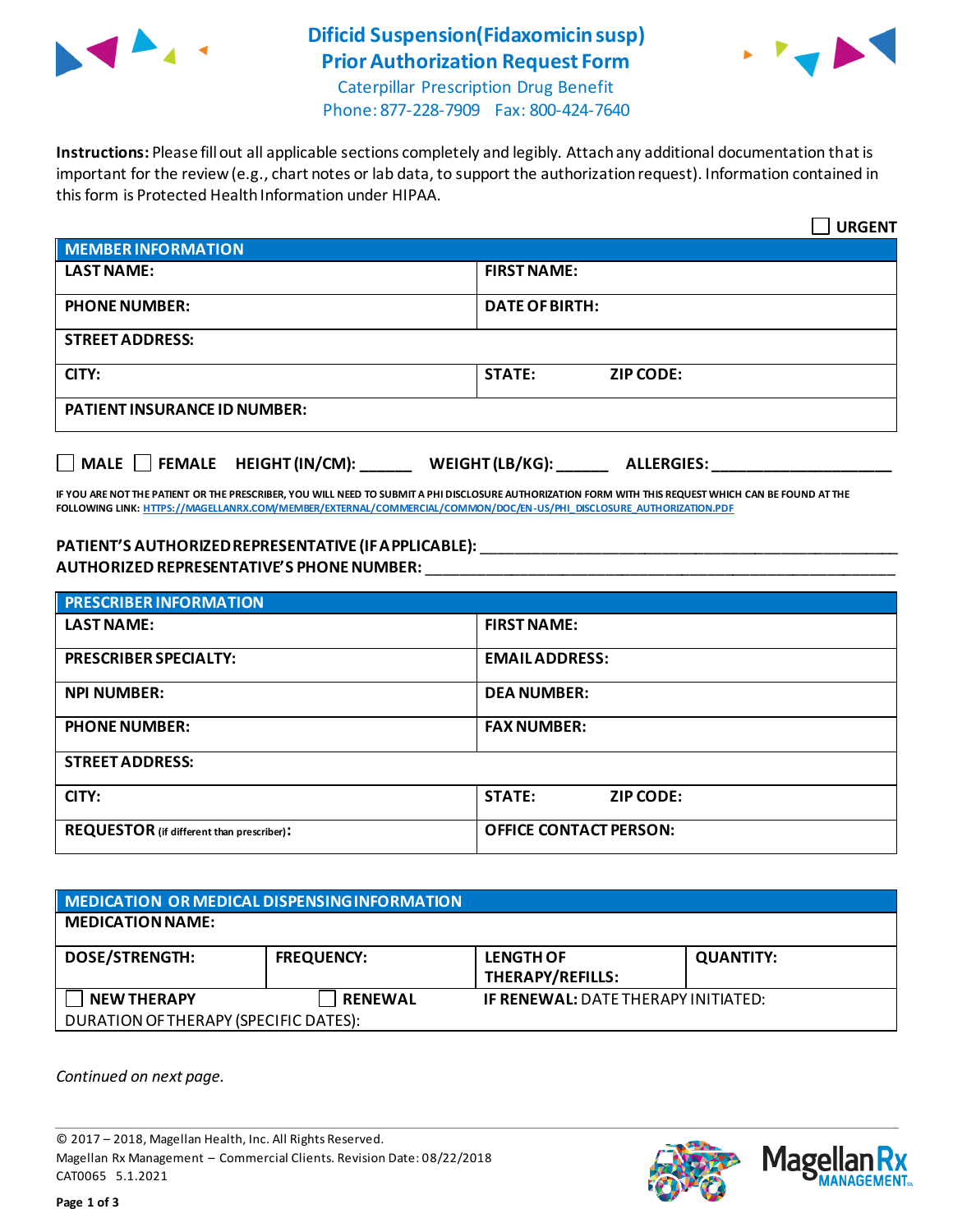

**Dificid Suspension(Fidaxomicin susp) Prior Authorization Request Form**



Caterpillar Prescription Drug Benefit Phone: 877-228-7909 Fax: 800-424-7640

| <b>MEMBER'S LAST NAME:</b> NAME                                                                                    | <b>MEMBER'S FIRST NAME:</b>                                                                                   |                                                                                                                                                                                                                                |  |  |  |
|--------------------------------------------------------------------------------------------------------------------|---------------------------------------------------------------------------------------------------------------|--------------------------------------------------------------------------------------------------------------------------------------------------------------------------------------------------------------------------------|--|--|--|
|                                                                                                                    | 1. HAS THE PATIENT TRIED ANY OTHER MEDICATIONS FOR THIS CONDITION?                                            | $\blacksquare$ YES (if yes, complete below)<br><b>NO</b>                                                                                                                                                                       |  |  |  |
| <b>MEDICATION/THERAPY (SPECIFY</b>                                                                                 | <b>DURATION OF THERAPY (SPECIFY</b>                                                                           | <b>RESPONSE/REASON FOR</b>                                                                                                                                                                                                     |  |  |  |
|                                                                                                                    |                                                                                                               | <b>FAILURE/ALLERGY:</b>                                                                                                                                                                                                        |  |  |  |
| DRUG NAME AND DOSAGE):                                                                                             | DATES):                                                                                                       |                                                                                                                                                                                                                                |  |  |  |
|                                                                                                                    |                                                                                                               |                                                                                                                                                                                                                                |  |  |  |
|                                                                                                                    |                                                                                                               |                                                                                                                                                                                                                                |  |  |  |
| <b>2. LIST DIAGNOSES:</b>                                                                                          |                                                                                                               | <b>ICD-10:</b>                                                                                                                                                                                                                 |  |  |  |
| □ Other Diagnosis                                                                                                  | $\Box$ Clostridium difficile infection<br>ICD-10 Code(s):                                                     |                                                                                                                                                                                                                                |  |  |  |
|                                                                                                                    | 3. REQUIRED CLINICAL INFORMATION: PLEASE PROVIDE ALL RELEVANT CLINICAL INFORMATION TO SUPPORT A               |                                                                                                                                                                                                                                |  |  |  |
| PRIOR AUTHORIZATION.                                                                                               |                                                                                                               |                                                                                                                                                                                                                                |  |  |  |
| <b>Clinical information:</b>                                                                                       |                                                                                                               |                                                                                                                                                                                                                                |  |  |  |
| Is patient using drug as part of a clinical trial? $\Box$ Yes $\Box$ No                                            |                                                                                                               |                                                                                                                                                                                                                                |  |  |  |
|                                                                                                                    |                                                                                                               |                                                                                                                                                                                                                                |  |  |  |
|                                                                                                                    | Does the patient have Clostridium difficile toxin present in the stool? $\Box$ Yes $\Box$ No                  |                                                                                                                                                                                                                                |  |  |  |
| Please provide documentation.                                                                                      |                                                                                                               |                                                                                                                                                                                                                                |  |  |  |
|                                                                                                                    |                                                                                                               |                                                                                                                                                                                                                                |  |  |  |
|                                                                                                                    | Was the patient started on Dificid therapy in an inpatient setting? $\Box$ Yes $\Box$ No                      |                                                                                                                                                                                                                                |  |  |  |
|                                                                                                                    |                                                                                                               |                                                                                                                                                                                                                                |  |  |  |
|                                                                                                                    | Was the patient started on Dificid therapy in an outpatient setting? $\Box$ Yes $\Box$ No                     |                                                                                                                                                                                                                                |  |  |  |
|                                                                                                                    |                                                                                                               |                                                                                                                                                                                                                                |  |  |  |
|                                                                                                                    | Has the patient had a trial with at least ONE of the following therapies? $\Box$ Yes $\Box$ No Please provide |                                                                                                                                                                                                                                |  |  |  |
| documentation.                                                                                                     |                                                                                                               |                                                                                                                                                                                                                                |  |  |  |
| □ Vancocin (vancomycin)                                                                                            |                                                                                                               |                                                                                                                                                                                                                                |  |  |  |
|                                                                                                                    |                                                                                                               |                                                                                                                                                                                                                                |  |  |  |
| □ Xifaxan (rifaximin)                                                                                              |                                                                                                               |                                                                                                                                                                                                                                |  |  |  |
| □ Flagyl (metronidazole)                                                                                           |                                                                                                               |                                                                                                                                                                                                                                |  |  |  |
| Is the patient on enteral feedings? $\Box$ Yes $\Box$ No                                                           |                                                                                                               |                                                                                                                                                                                                                                |  |  |  |
|                                                                                                                    |                                                                                                               |                                                                                                                                                                                                                                |  |  |  |
| Does the patient have difficulty swallowing? $\Box$ Yes $\Box$ No                                                  |                                                                                                               |                                                                                                                                                                                                                                |  |  |  |
|                                                                                                                    |                                                                                                               |                                                                                                                                                                                                                                |  |  |  |
|                                                                                                                    |                                                                                                               |                                                                                                                                                                                                                                |  |  |  |
| Is the patient taking other oral tablet or capsule medications? $\Box$ Yes $\Box$ No                               |                                                                                                               |                                                                                                                                                                                                                                |  |  |  |
|                                                                                                                    |                                                                                                               |                                                                                                                                                                                                                                |  |  |  |
| Are there any other comments, diagnoses, symptoms, medications tried or failed, and/or any other information the   |                                                                                                               |                                                                                                                                                                                                                                |  |  |  |
| physician feels is important to this review?                                                                       |                                                                                                               |                                                                                                                                                                                                                                |  |  |  |
|                                                                                                                    |                                                                                                               |                                                                                                                                                                                                                                |  |  |  |
|                                                                                                                    |                                                                                                               |                                                                                                                                                                                                                                |  |  |  |
| Please note: Not all drugs/diagnosis are covered on all plans. This request may be denied unless all required      |                                                                                                               |                                                                                                                                                                                                                                |  |  |  |
| information is received.                                                                                           |                                                                                                               |                                                                                                                                                                                                                                |  |  |  |
| ATTESTATION: I attest the information provided is true and accurate to the best of my knowledge. I understand that |                                                                                                               |                                                                                                                                                                                                                                |  |  |  |
| the Health Plan, insurer, Medical Group or its designees may perform a routine audit and request the medical       |                                                                                                               |                                                                                                                                                                                                                                |  |  |  |
| information necessary to verify the accuracy of the information reported on this form.                             |                                                                                                               |                                                                                                                                                                                                                                |  |  |  |
|                                                                                                                    |                                                                                                               |                                                                                                                                                                                                                                |  |  |  |
|                                                                                                                    | Prescriber Signature or Electronic I.D. Verification: __________________________                              | Date: the contract of the contract of the contract of the contract of the contract of the contract of the contract of the contract of the contract of the contract of the contract of the contract of the contract of the cont |  |  |  |
|                                                                                                                    |                                                                                                               |                                                                                                                                                                                                                                |  |  |  |
| @ 2017 - 2018, Magallan Health, Inc. All Pights Peserved                                                           |                                                                                                               |                                                                                                                                                                                                                                |  |  |  |

© 2017 – 2018, Magellan Health, Inc. All Rights Reserved. Magellan Rx Management – Commercial Clients. Revision Date: 08/22/2018 CAT0065 5.1.2021



**Magellar** 

**Ilan Rx<br>ANAGEMENT...**